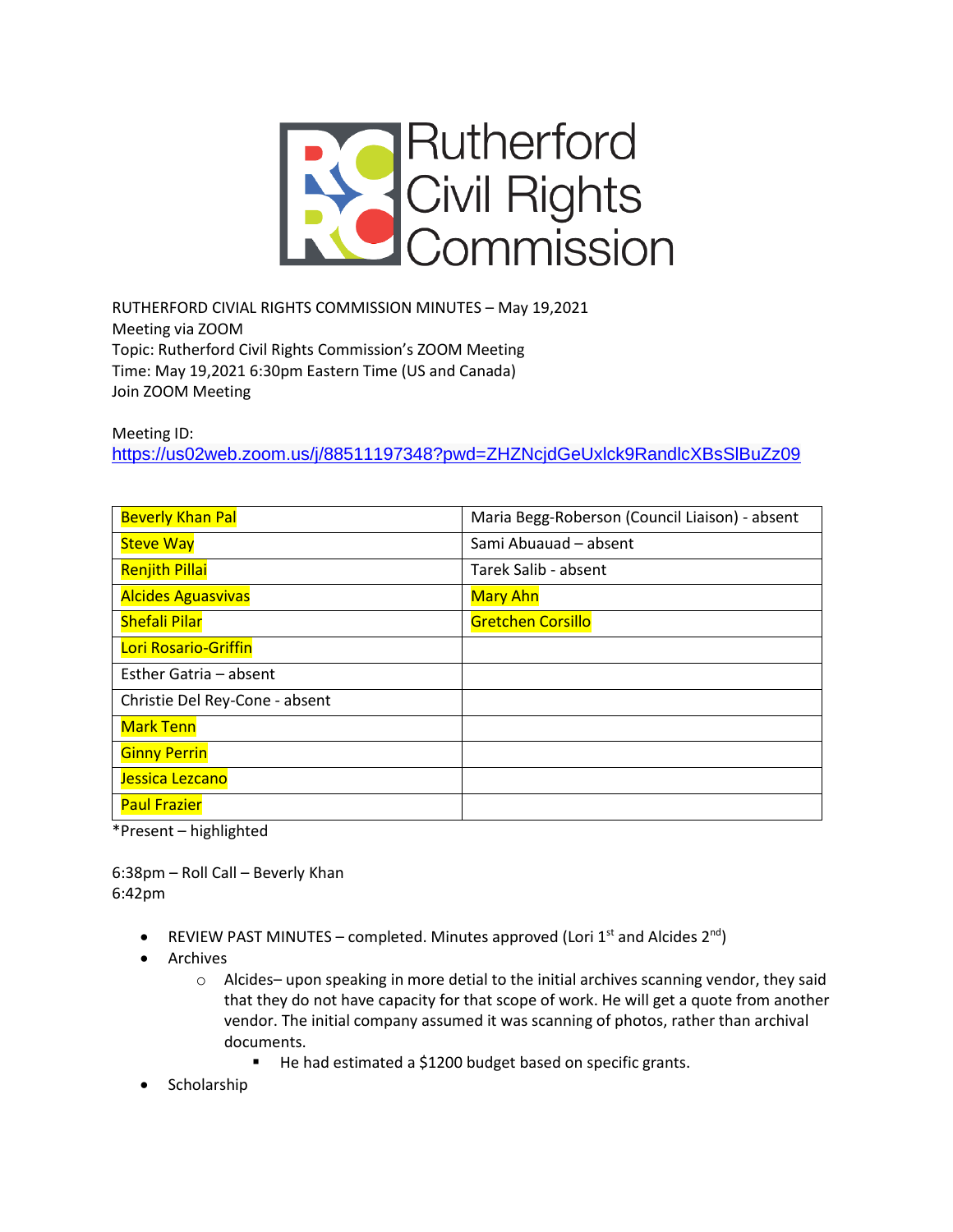- $\circ$  Lori explained how we opened the scholarship to local schools (Bergen Academies, Rutherford HS, St. Marys) for a high school senior interested in African American Studies
- $\circ$  We have only one candidate to date (who will attend Howard University in the Fall). She will wait until Friday to see if there are others. This candidate is from Rutherford HS.
- $\circ$  Access is not available to the Commission email which made spreading the word more difficult (using personal email address)
- Asian Pacific Island Heritage month
	- o Books being read to children at the library
	- $\circ$  Saturday, May 22<sup>nd</sup> 10-11:30am
	- $\circ$  Need a few volunteers to help make the origami cranes at the event. Goal would be to try to get 1000 cranes by trying to have people send in cranes that they made at home as well
- Movie Night Mark Tenn
	- o One night for this year and possibly next year expand to multiple nights.
	- $\circ$  Tentatively scheduled Wednesday, July 14<sup>th</sup>
	- o Open to seeing what cultural theme we can dedicate that movie night to
	- $\circ$  There will also be a dine out night in Rutherford so we may have a lot of foot traffic
	- o Also looking for someone to speak or present something prior to the movie
	- $\circ$  Jessica is checking with the borough to see if the borough grant writer can write a grant for us for this event.
		- Estimate \$1000 for the one movie
	- o Mark had also emailed Maria Roberson about the date in advance and again today so she is aware to present it at the next town Council meeting
	- o Steve requests that we throw movie suggestions in Slack
- Beverly Really important that when we host an event that we tie it into other events for branding purposes. It helps us with fundraising as well b/c it is easier to fund a series of events at the same time.
- Multicultural festival
	- $\circ$  Date to present to the council September 24,25,26 (Paul made the motion and Steve 2<sup>nd</sup> it for the dates)
	- o Beverly found a few food trucks that would be good to have at the festival
	- $\circ$  Paul would like to know the logistics as to where we can organize different aspects of the festival.
	- $\circ$  Beverly we really need to solidify the dialogue/wording for when we go out to ask for funding
	- $\circ$  Steve fundraisers must be specific for each event we plan to host. We cannot ask people to donate to the Commission without specifying the event the funds will be used for
	- $\circ$  Beverly would like the movie night to be included in the fundraising b/c she wants it to be connected with the multicultural festival. This way it will be branded together.
	- $\circ$  Discussed renaming the event Multicultural Celebration Series tentative title. Need to brainstorm other possible names.
	- $\circ$  Steve Feels that this will be the most important festival ever because people will look towards us to pick up where we left off two years ago.
- Grant writing
	- $\circ$  Jessica We were the recipients of the Bergen County Cultural Grant that is sitting in the CFO office b/c they assumed that we would not use it. However, we would like to use it so we will request a new check to be issued.